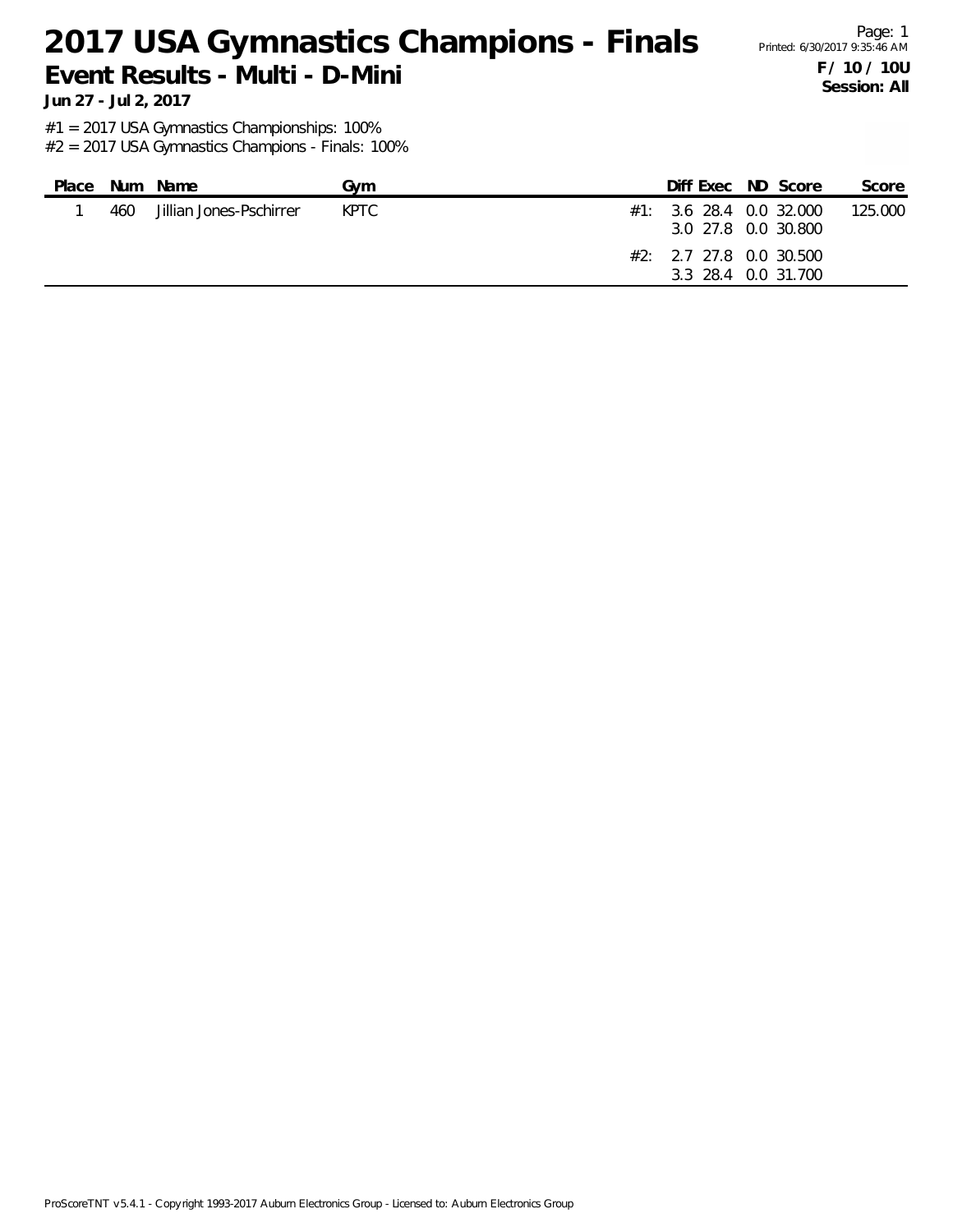#### 2017 USA Gymnastics Champions - Finals Printed: 6/30/2017 9:46:15 AM **Event Results - Multi - D-Mini**

Page: 1 **F / 10 / 11-12 Session: All**

**Jun 27 - Jul 2, 2017**

#1 = 2017 USA Gymnastics Championships: 100%

| Place | Num | Name              | Gym                 | Diff Exec ND Score<br>Score                                           |
|-------|-----|-------------------|---------------------|-----------------------------------------------------------------------|
| 1     | 665 | Rosalie Thongphay | SGT                 | 3.6 28.3<br>0.0 31.900<br>125.900<br>#1:<br>28.2<br>0.0 31.600<br>3.4 |
|       |     |                   |                     | 2.9 28.2<br>0.0 31.100<br>#2:<br>28.1<br>$-0.3$ 31.300<br>3.5         |
| 2     | 767 | MaryDeary Lehman  | <b>TEG</b>          | 0.0 32.500<br>125.700<br>3.4<br>29.1<br>#1:<br>3.5 27.2<br>0.0 30.700 |
|       |     |                   |                     | 2.9 28.8<br>0.0 31.700<br>#2:<br>3.1<br>27.7<br>0.0 30.800            |
| 3     | 866 | Molly Brascia     | World Elite         | 125.500<br>3.1<br>28.5<br>0.0 31.600<br>#1:<br>3.2 28.0<br>0.0 31.200 |
|       |     |                   |                     | 28.7<br>3.3<br>0.0 32.000<br>#2:<br>3.0 28.0 -0.3 30.700              |
| 4     | 476 | Madison Zander    | Let It Shine        | 3.4 28.2<br>0.0 31.600<br>124.500<br>#1:<br>3.2 28.1<br>0.0 31.300    |
|       |     |                   |                     | 3.6 27.6<br>0.0 31.200<br>#2:<br>27.7<br>0.0 30.400<br>2.7            |
| 5     | 298 | Morgan VanDyck    | Fox Valley T&T      | 3.2 27.8<br>0.0 31.000<br>123.800<br>#1:<br>28.4<br>3.1<br>0.0 31.500 |
|       |     |                   |                     | 28.7<br>0.0 30.800<br>#2:<br>2.1<br>2.2 28.3<br>0.0 30.500            |
| 6     | 631 | Vivian Schanely   | <b>Rising Stars</b> | 122.900<br>2.9 28.5<br>0.0 31.400<br>#1:<br>28.3<br>2.7<br>0.0 31.000 |
|       |     |                   |                     | 27.7 -0.9 29.900<br>#2:<br>3.1<br>28.2<br>0.0 30.600<br>2.4           |
| 7     | 622 | Rachael DeSimone  | <b>Rising Stars</b> | 3.2 28.4<br>0.0 31.600<br>122.000<br>#1:<br>3.3 28.2<br>0.0 31.500    |
|       |     |                   |                     | 0.0 31.200<br>#2:<br>3.3 27.9<br>24.9 -0.3 27.700<br>3.1              |
| 8     | 418 | Skylar Reale      | Indigo              | 3.2<br>28.1<br>121.800<br>#1:<br>0.0 31.300<br>2.2 28.7<br>0.0 30.900 |
|       |     |                   |                     | #2:<br>2.9 27.0 -0.3 29.600<br>2.1 27.9 0.0 30.000                    |
| 9     | 536 | Aamirah Hayes     | <b>MTGA</b>         | 3.0 28.3<br>0.0 31.300<br>62.000<br>#1:<br>27.6 0.0 30.700<br>3.1     |
|       |     |                   |                     | 0.0<br>0.0<br>0.0<br>0.000<br>#2:<br>0.0<br>0.0<br>0.0<br>0.000       |
| 10    | 49  | Sharlotta Mozes   | Air Sports          | 2.7 28.6 -0.9 30.400<br>61.500<br>#1:<br>3.4 28.0 -0.3 31.100         |
|       |     |                   |                     | 0.0<br>0.0<br>0.000<br>#2:<br>0.0<br>0.0<br>0.0<br>0.000<br>0.0       |
| 11    | 317 | Alexis Gustavson  | Gymagic             | 61.300<br>3.3 27.6 0.0 30.900<br>#1:<br>3.2 27.5 -0.3 30.400          |
|       |     |                   |                     | 0.0<br>0.0<br>0.000<br>#2:<br>0.0<br>$0.0\ 0.0$<br>0.000<br>0.0       |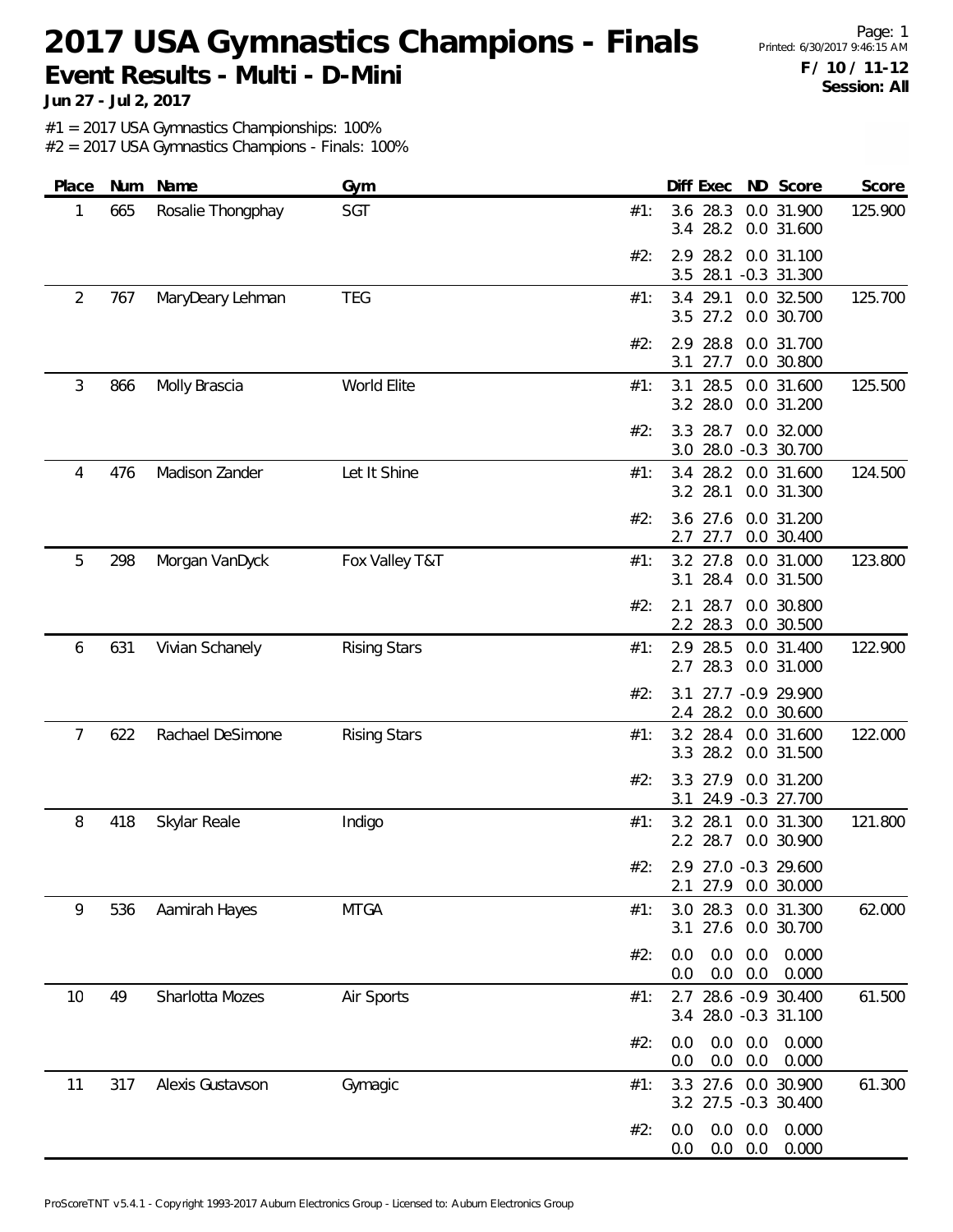### 2017 USA Gymnastics Champions - Finals Printed: 6/30/2017 9:46:15 AM **Event Results - Multi - D-Mini**

Page: 2 **F / 10 / 11-12 Session: All**

**Jun 27 - Jul 2, 2017**

#1 = 2017 USA Gymnastics Championships: 100%

| Place |     | Num Name     | Gym               |     | Diff Exec ND Score                          |            |                | Score  |
|-------|-----|--------------|-------------------|-----|---------------------------------------------|------------|----------------|--------|
| 12    | 403 | Ryen Smith   | <b>High Point</b> | #1: | 3.2 27.4 0.0 30.600<br>2.9 27.7             |            | 0.0 30.600     | 61.200 |
|       |     |              |                   | #2: | 0.0<br>0.0<br>0.0<br>0.0                    | 0.0<br>0.0 | 0.000<br>0.000 |        |
| 13    | 222 | Ava Hernando | <b>ETA</b>        | #1: | 2.9 28.1 0.0 31.000<br>2.7 27.6 -0.9 29.400 |            |                | 60.400 |
|       |     |              |                   | #2: | 0.0<br>0.0<br>0.0<br>0.0                    | 0.0<br>0.0 | 0.000<br>0.000 |        |
| 14    | 227 | Logan McCoy  | ETA               | #1: | 0.5 20.3 0.0 20.800<br>2.7 28.9             |            | 0.0 31.600     | 52.400 |
|       |     |              |                   | #2: | 0.0<br>0.0<br>0.0<br>0.0                    | 0.0<br>0.0 | 0.000<br>0.000 |        |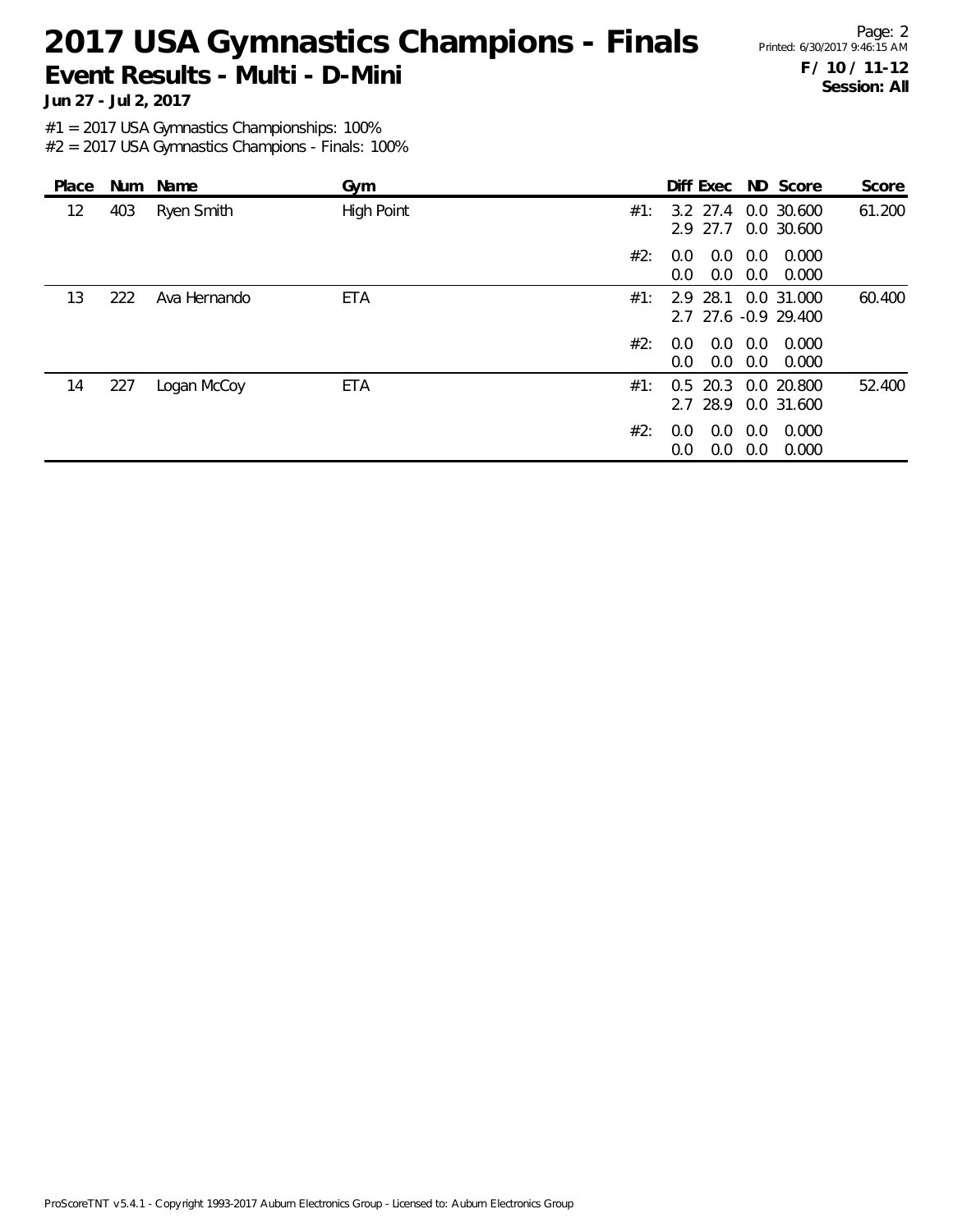# 2017 USA Gymnastics Champions - Finals Printed: 6/30/2017 9:45:58 AM **Event Results - Multi - D-Mini**

Page: 1 **M / 10 / 11-12 Session: All**

**Jun 27 - Jul 2, 2017**

#1 = 2017 USA Gymnastics Championships: 100%

| Place | Num | Name            | Gym                 |     | Diff Exec                                   | ND Score                 | Score   |
|-------|-----|-----------------|---------------------|-----|---------------------------------------------|--------------------------|---------|
|       | 48  | Van Larson      | Air Sports          | #1: | $3.2$ 28.3<br>$3.5$ 28.6                    | 0.0 31.500<br>0.0 32.100 | 126.900 |
|       |     |                 |                     | #2: | 3.1 28.4 0.0 31.500<br>2.9 28.9             | 0.0 31.800               |         |
| 2     | 632 | Matthew Tocci   | <b>Rising Stars</b> | #1: | 3.0 28.4 0.0 31.400<br>3.2 27.8 -0.9 30.100 |                          | 123.700 |
|       |     |                 |                     | #2: | 3.3 27.7<br>28.1<br>3.1                     | 0.0 31.000<br>0.0 31.200 |         |
| 3     | 625 | Reilly Lichtman | <b>Rising Stars</b> | #1: | 3.0<br>3.3 28.4 -0.9 30.800                 | 28.6 0.0 31.600          | 120,900 |
|       |     |                 |                     | #2: | 3.2 27.3 -0.3 30.200<br>3.1 25.2 0.0 28.300 |                          |         |
| 4     | 344 | Josh Sar-Shalom | Gymnastics Du Sol   | #1: | 2.1<br>3.2 28.2 0.0 31.400                  | 28.1 -0.9 29.300         | 120.400 |
|       |     |                 |                     | #2: | 3 1<br>2.9 27.8 -0.9 29.800                 | 27.7 -0.9 29.900         |         |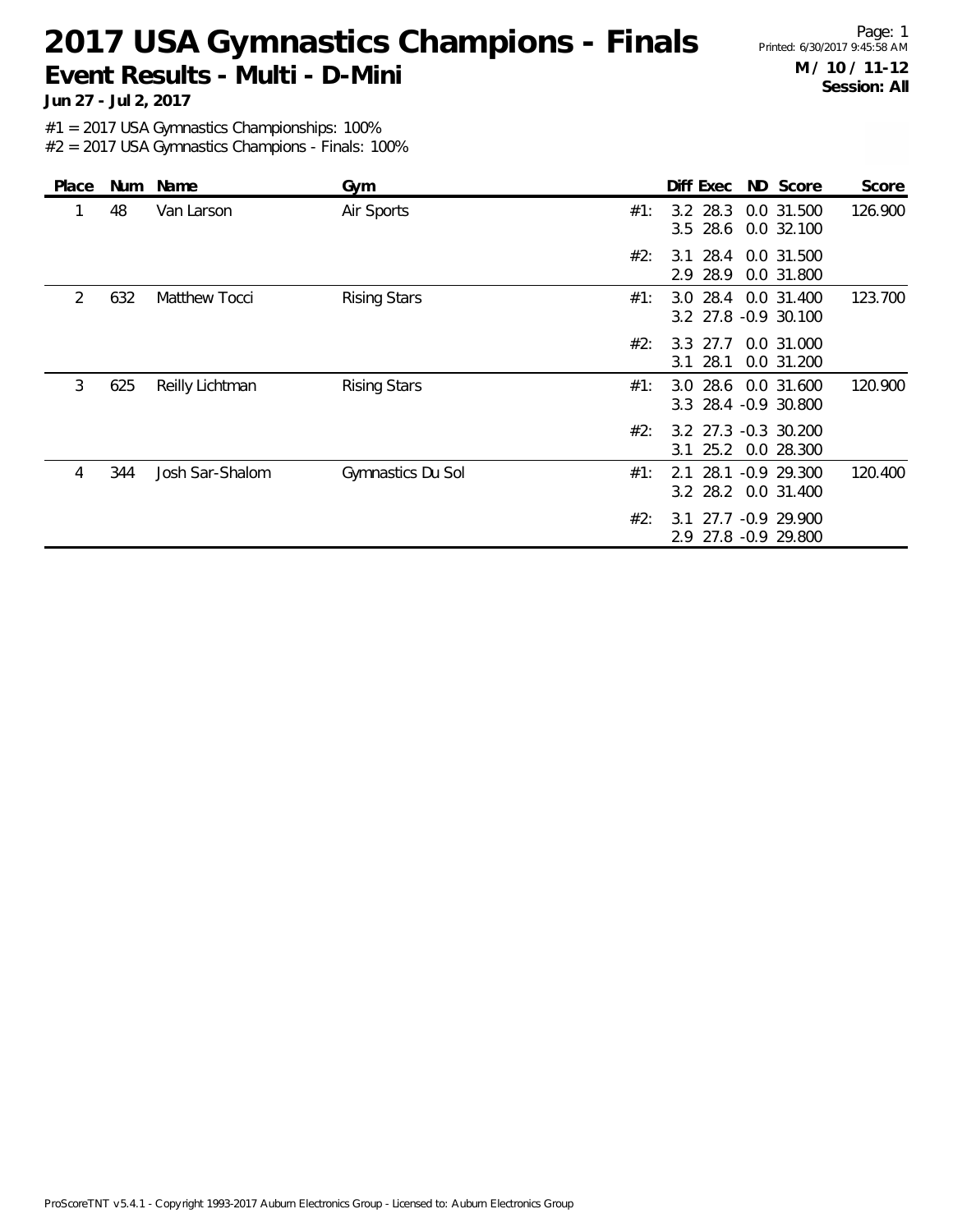## 2017 USA Gymnastics Champions - Finals Printed: 6/30/2017 9:25:29 AM **Event Results - Multi - D-Mini**

Page: 1 **F / 10 / 13-14 Session: All**

**Jun 27 - Jul 2, 2017**

#1 = 2017 USA Gymnastics Championships: 100%

| Place | Num | Name               | Gym                        | Diff Exec ND Score<br>Score                                              |
|-------|-----|--------------------|----------------------------|--------------------------------------------------------------------------|
| 1     | 323 | Reese Stastny      | Gymagic                    | 3.3 29.3<br>0.0 32.600<br>128.700<br>#1:<br>3.2 28.6<br>0.0 31.800       |
|       |     |                    |                            | 28.6<br>#2:<br>0.0 31.700<br>3.1<br>3.3<br>29.3<br>0.0 32.600            |
| 2     | 149 | Nikita Oberoi      | <b>Dulles Gymnastics</b>   | 0.0 31.800<br>126.700<br>3.1<br>28.7<br>#1:<br>28.4<br>3.3<br>0.0 31.700 |
|       |     |                    |                            | 29.1<br>0.0 31.800<br>#2:<br>2.7<br>3.0 28.4<br>0.0 31.400               |
| 3     | 12  | Jessica Francis    | 3T1                        | 125.600<br>3.3 29.0 -0.9 31.400<br>#1:<br>3.0 28.5<br>0.0 31.500         |
|       |     |                    |                            | 28.6<br>2.7<br>0.0 31.300<br>#2:<br>28.3<br>0.0 31.400<br>3.1            |
| 4     | 435 | TJ Van Natta       | <b>Integrity Athletics</b> | 125.200<br>4.4 28.2 0.0 32.600<br>#1:<br>3.3 28.0 -0.9 30.400            |
|       |     |                    |                            | 3.1 28.1 -0.3 30.900<br>#2:<br>28.6 0.0 31.300<br>2.7                    |
| 5     | 326 | Sloan Turner       | Gymagic                    | 3.3 28.1 0.0 31.400<br>124.600<br>#1:<br>3.2 28.4 -0.3 31.300            |
|       |     |                    |                            | 28.2 0.0 31.500<br>#2:<br>3.3<br>28.2 - 0.9 30.400<br>3.1                |
| 6     | 509 | Joney Servantes    | Millers Gymnastics         | 124.300<br>3.2 27.9<br>0.0 31.100<br>#1:<br>2.9 28.2<br>0.0 31.100       |
|       |     |                    |                            | 28.2 -0.3 31.000<br>#2:<br>3.1<br>29.0<br>2.1<br>0.0 31.100              |
| 7     | 579 | Ahnyah Durand      | Omni Athletics             | 124.000<br>3.2 28.2<br>0.0 31.400<br>#1:<br>3.1 28.8<br>0.0 31.900       |
|       |     |                    |                            | 3.3 27.1 -1.2 29.200<br>#2:<br>28.1<br>0.0 31.500<br>3.4                 |
| 8     | 669 | Lyra Gemmill-Nexon | <b>Silver Stars</b>        | 2.7 28.6 0.0 31.300<br>123.900<br>#1:<br>28.9<br>0.0 31.000<br>2.1       |
|       |     |                    |                            | #2:<br>3.1 28.3 -0.3 31.100<br>2.9 27.9 -0.3 30.500                      |
| 9     | 820 | McKenzie Petrich   | <b>Ultimate Air</b>        | 3.6 27.7 0.0 31.300<br>61.500<br>#1:<br>3.0 28.1 -0.9 30.200             |
|       |     |                    |                            | 0.0<br>$0.0$ $0.0$ $0.000$<br>#2:<br>$0.0\quad 0.0$<br>0.000<br>0.0      |
| 10    | 212 | Brinn Durocher     | <b>ESCX</b>                | 4.8 26.2 -0.9 30.100<br>61.400<br>#1:<br>3.1 28.2 0.0 31.300             |
|       |     |                    |                            | 0.0<br>0.0<br>0.000<br>#2:<br>0.0<br>$0.0\quad 0.0$<br>0.000<br>0.0      |
| 11    | 595 | Anna Haralson      | PH TNT gym                 | 60.800<br>2.7 28.0 0.0 30.700<br>#1:<br>3.0 28.0 -0.9 30.100             |
|       |     |                    |                            | $0.0$ $0.0$ $0.000$<br>0.0<br>#2:<br>$0.0\quad 0.0$<br>0.000<br>0.0      |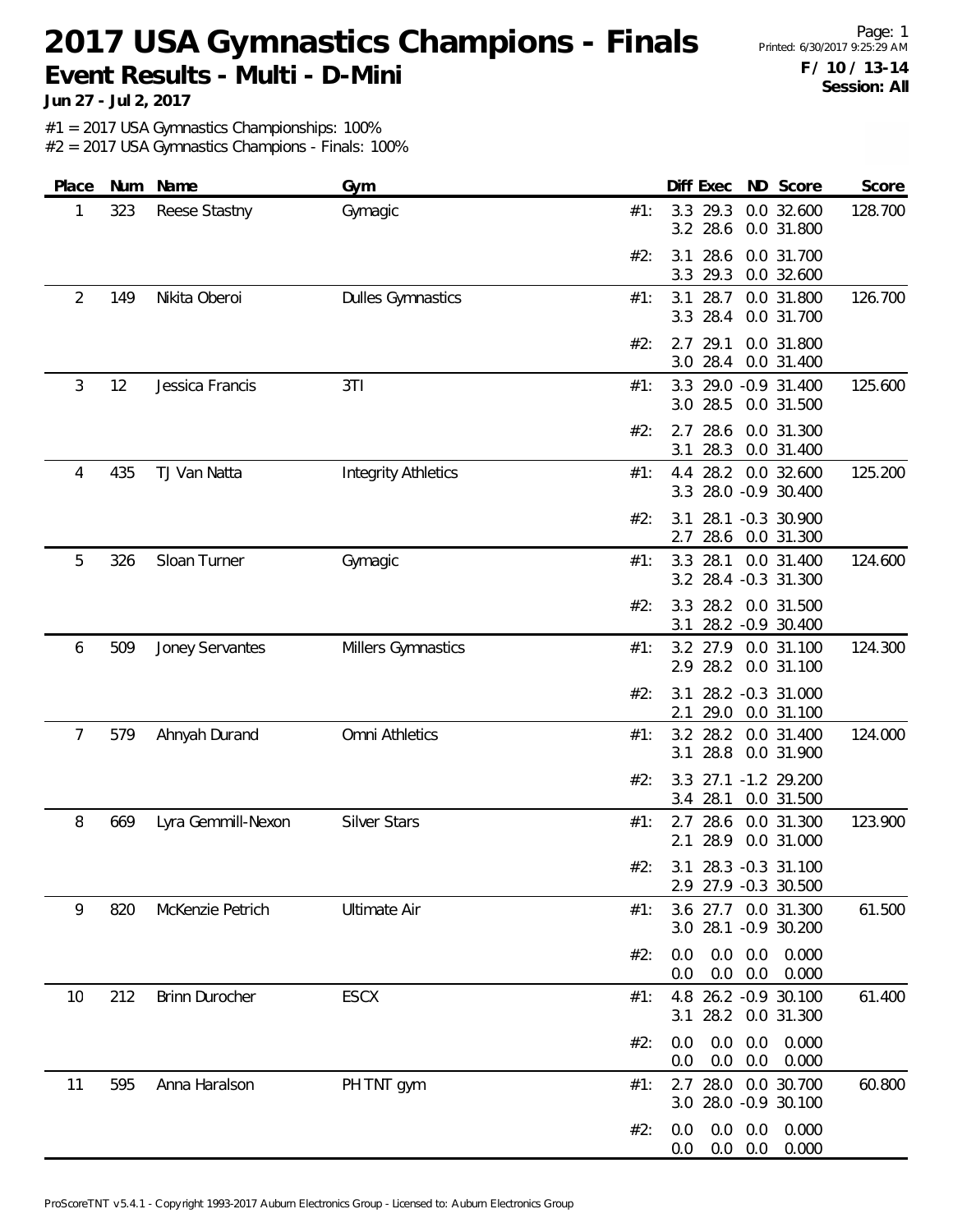### 2017 USA Gymnastics Champions - Finals Printed: 6/30/2017 9:25:29 AM **Event Results - Multi - D-Mini**

Page: 2 **F / 10 / 13-14 Session: All**

**Jun 27 - Jul 2, 2017**

#1 = 2017 USA Gymnastics Championships: 100%

| Place | Num | Name                    | Gym                       | Diff Exec ND Score<br>Score                                           |
|-------|-----|-------------------------|---------------------------|-----------------------------------------------------------------------|
| 12    | 416 | Leah Filimonczuk        | Indigo                    | 2.7 28.4 -0.9 30.200<br>60.300<br>#1:<br>2.7 28.3 -0.9 30.100         |
|       |     |                         |                           | 0.0<br>0.000<br>#2:<br>0.0<br>0.0<br>0.0<br>0.0<br>0.000<br>0.0       |
| 13    | 463 | Lexie Stewart           | <b>KPTC</b>               | 25.2<br>0.0 28.800<br>59.600<br>3.6<br>#1:<br>3.3 28.4 -0.9 30.800    |
|       |     |                         |                           | 0.0<br>0.0<br>0.000<br>#2:<br>0.0<br>0.000<br>0.0<br>0.0<br>0.0       |
| 14    | 746 | Hannah Zoldan           | <b>TAG USA</b>            | 3.5 28.2<br>0.0 31.700<br>58.000<br>#1:<br>1.3 28.9 -3.9 26.300       |
|       |     |                         |                           | 0.0<br>0.0<br>#2:<br>0.0<br>0.000<br>0.0<br>0.0<br>0.0<br>0.000       |
| 15    | 327 | Brooke Warzecha         | Gymagic                   | 28.6<br>3.7<br>0.0 32.300<br>54.400<br>#1:<br>2.0 20.1<br>0.0 22.100  |
|       |     |                         |                           | 0.0<br>0.000<br>#2:<br>0.0<br>0.0<br>0.0<br>0.0<br>0.000<br>0.0       |
| 16    | 747 | Cameran Cooper          | <b>Tatarus Gymnastics</b> | 2.4 19.8<br>0.0 22.200<br>53.700<br>#1:<br>28.0 -0.9 31.500<br>4.4    |
|       |     |                         |                           | 0.0<br>0.0<br>0.000<br>#2:<br>0.0<br>0.0<br>0.0<br>0.0<br>0.000       |
| 17    | 16  | Sophie Stone            | 3T1                       | 51.900<br>0.6 19.9<br>0.0 20.500<br>#1:<br>2.7<br>28.7<br>0.0 31.400  |
|       |     |                         |                           | 0.0<br>0.0<br>0.0<br>0.000<br>#2:<br>0.0<br>0.0<br>0.000<br>0.0       |
| 18    | 670 | Elise Kinyanjui         | <b>Silver Stars</b>       | 51.200<br>4.8<br>24.6 -0.3 29.100<br>#1:<br>2.0 20.1<br>0.0 22.100    |
|       |     |                         |                           | 0.0<br>0.0<br>0.000<br>#2:<br>0.0<br>0.0<br>0.0<br>0.000<br>0.0       |
| 19    | 542 | <b>Caroline Summers</b> | <b>MTGA</b>               | 0.000<br>0.0<br>0.0<br>0.0<br>32.200<br>#1:<br>3.3 28.9<br>0.0 32.200 |
|       |     |                         |                           | #2: 0.0 0.0 0.0 0.000<br>0.0<br>$0.0\quad 0.0$<br>0.000               |
| 20    | 911 | <b>Taylor Kline</b>     | Zero Gravity T&T          | 3.6 27.2 0.0 30.800<br>30.800<br>#1:<br>0.0<br>0.0<br>0.0<br>0.000    |
|       |     |                         |                           | 0.000<br>0.0<br>0.0<br>0.0<br>#2:<br>$0.0\ 0.0$<br>0.000<br>0.0       |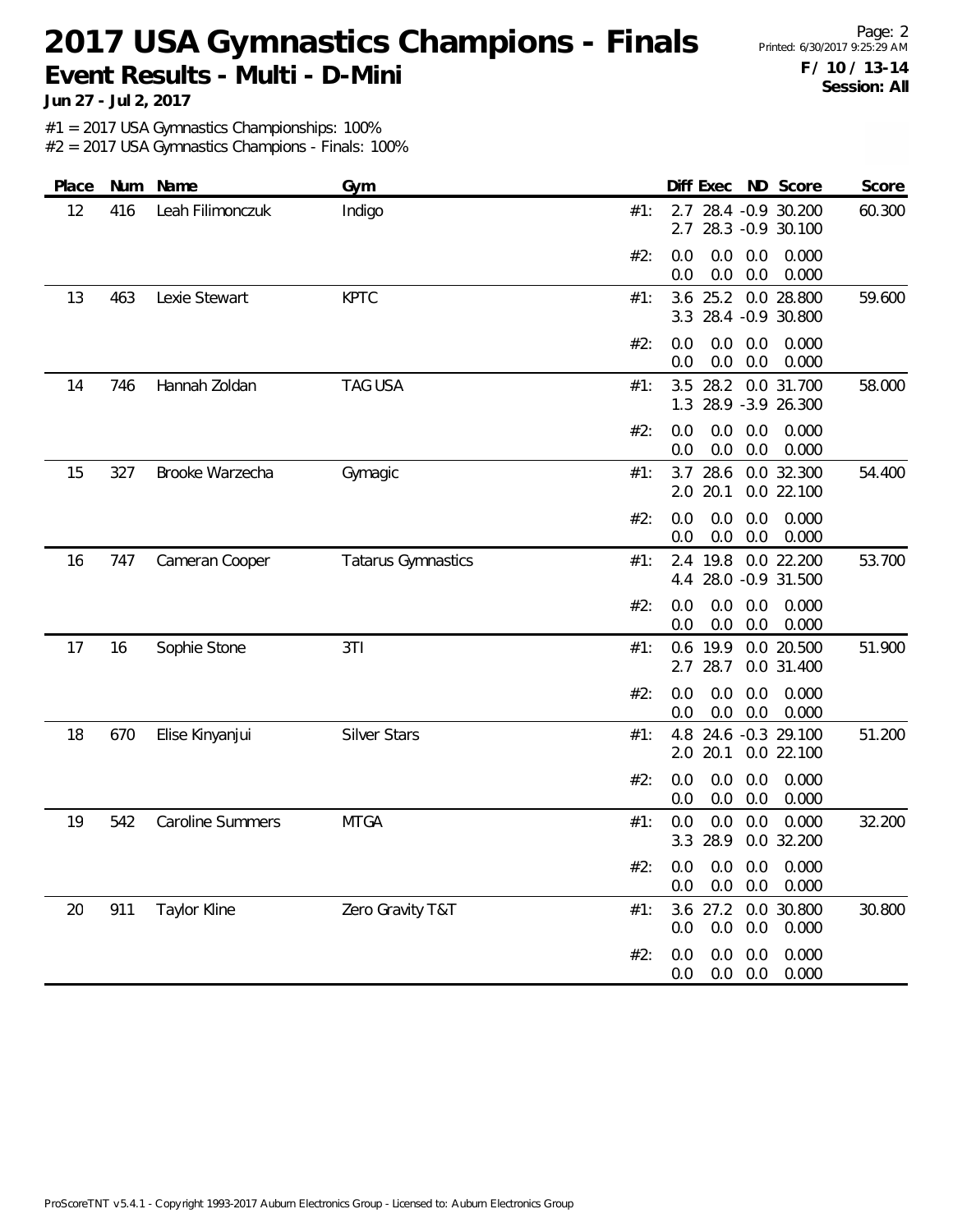# 2017 USA Gymnastics Champions - Finals Printed: 6/30/2017 9:20:42 AM **Event Results - Multi - D-Mini**

Page: 1 **M / 10 / 13-14 Session: All**

**Jun 27 - Jul 2, 2017**

#1 = 2017 USA Gymnastics Championships: 100%

| Place | Num | Name                  | Gym                       | Diff Exec<br>ND Score                                           | Score   |
|-------|-----|-----------------------|---------------------------|-----------------------------------------------------------------|---------|
| 1     | 497 | Zachary Ramacci       | Midwest Training          | 5.2 27.9 -0.9 32.200<br>#1:<br>28.2<br>5.2<br>0.0 33.400        | 129.600 |
|       |     |                       |                           | 28.4<br>0.0 32.700<br>#2:<br>4.3<br>3.2<br>28.1<br>0.0 31.300   |         |
| 2     | 775 | Dominic Dumas         | The Flip Shop             | 28.2<br>0.0 33.000<br>#1:<br>4.8<br>4.8 27.8 -0.9 31.700        | 129.300 |
|       |     |                       |                           | 28.0<br>0.0 32.400<br>#2:<br>4.4<br>28.2<br>0.0 32.200<br>4.0   |         |
| 3     | 842 | Liam Warsaw           | W TX TNT EXPLOSION        | 4.4<br>28.5 -0.9 32.000<br>#1:<br>28.4<br>0.0 33.200<br>4.8     | 128.600 |
|       |     |                       |                           | 28.8<br>0.0 31.800<br>#2:<br>3.0<br>28.8 -0.3 31.600<br>3.1     |         |
| 4     | 214 | Hunter Moravec        | <b>ESCX</b>               | 4.8 27.1 0.0 31.900<br>#1:<br>4.8 27.5 -0.9 31.400              | 127.700 |
|       |     |                       |                           | #2:<br>3.5<br>28.4<br>0.0 31.900<br>28.1<br>0.0 32.500<br>4.4   |         |
| 5     | 673 | Julian Wright         | Silver Stars              | 5.2<br>28.9 -0.3 33.800<br>#1:<br>5.2 28.6 -1.2 32.600          | 127.500 |
|       |     |                       |                           | 3.2 28.9<br>0.0 32.100<br>#2:<br>3.9 25.1<br>0.0 29.000         |         |
| 6     | 136 | Cole Simmons          | Desert Gymcats            | 0.0 31.900<br>#1:<br>3.6 28.3<br>27.5<br>0.0 30.800<br>3.3      | 123.700 |
|       |     |                       |                           | 28.0 -0.9 30.400<br>#2:<br>3.3<br>28.0 -0.9 30.600<br>3.5       |         |
| 7     | 837 | <b>Tiki Mattingly</b> | Vargas Academy            | 3.4 27.9 0.0 31.300<br>#1:<br>3.6 27.0 -1.5 29.100              | 122.500 |
|       |     |                       |                           | #2:<br>3.3<br>28.2<br>0.0 31.500<br>28.0 -0.9 30.600<br>3.5     |         |
| 8     | 552 | Hunter Hart           | Northstars                | 27.2 -0.3 30.400<br>#1:<br>3.5<br>3.2 27.1 -1.2 29.100          | 119.000 |
|       |     |                       |                           | #2۰<br>3.5 27.2 0.0 30.700<br>4.8 24.0 0.0 28.800               |         |
| 9     | 155 | <b>Blake Smeltz</b>   | <b>Dynamic Gymnastics</b> | 2.7 24.9 -1.2 26.400<br>#1:<br>2.7 28.2 0.0 30.900              | 57.300  |
|       |     |                       |                           | #2:<br>0.0<br>0.0<br>0.0<br>0.000<br>0.0<br>0.0<br>0.000<br>0.0 |         |
| 10    | 823 | Trevor Wolf           | Unique Sports TNT         | 0.0 27.600<br>24.5<br>3.1<br>#1:<br>3.1 24.4 -1.2 26.300        | 53.900  |
|       |     |                       |                           | 0.0<br>#2:<br>0.0<br>0.000<br>0.0<br>0.0<br>0.0<br>0.000<br>0.0 |         |
| 11    | 718 | Logan Weissman        | <b>Stars Gymnastics</b>   | 4.4 28.0 0.0 32.400<br>#1:<br>0.5 20.5<br>0.0 21.000            | 53.400  |
|       |     |                       |                           | 0.0<br>0.000<br>#2:<br>0.0<br>0.0<br>0.0<br>0.0<br>0.000<br>0.0 |         |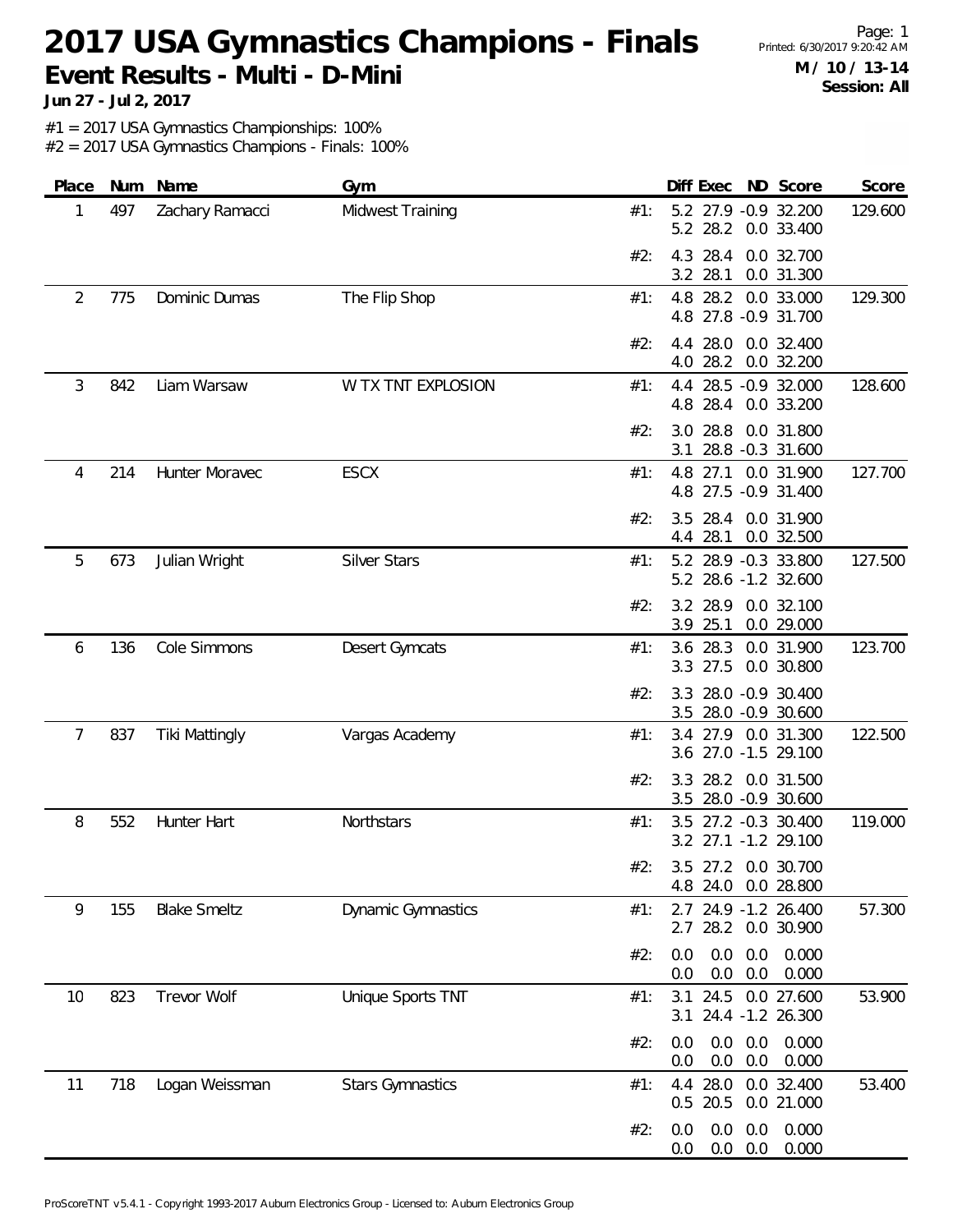### 2017 USA Gymnastics Champions - Finals Printed: 6/30/2017 9:20:42 AM **Event Results - Multi - D-Mini**

Page: 2 **M / 10 / 13-14 Session: All**

**Jun 27 - Jul 2, 2017**

#1 = 2017 USA Gymnastics Championships: 100%

| Place |     | Num Name      | Gvm            | Diff Exec ND Score                               |     |       | Score  |
|-------|-----|---------------|----------------|--------------------------------------------------|-----|-------|--------|
| 12    | 703 | Connor Tomlin | Springtime T&T | $\#1$ : 0.0 0.0 0.0 0.000<br>4.4 28.3 0.0 32.700 |     |       | 32.700 |
|       |     |               |                | #2: 0.0 0.0 0.0 0.000<br>$0.0^{\circ}$<br>0.0    | 0.0 | 0.000 |        |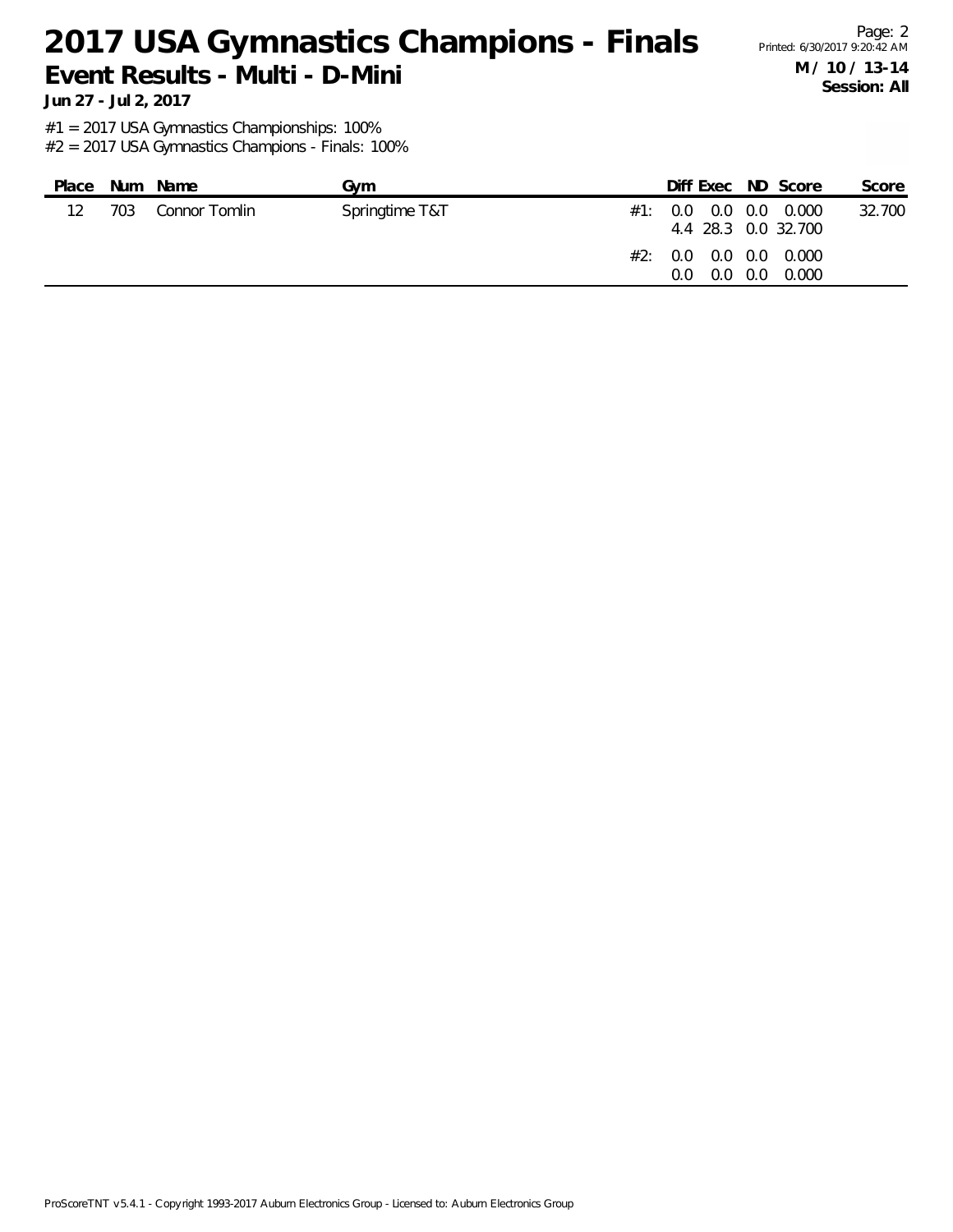## 2017 USA Gymnastics Champions - Finals Printed: 6/30/2017 9:21:17 AM **Event Results - Multi - D-Mini**

**Jun 27 - Jul 2, 2017**

#1 = 2017 USA Gymnastics Championships: 100%

| Place          | Num | Name            | Gym                        | Diff Exec<br>ND Score                                           | Score   |
|----------------|-----|-----------------|----------------------------|-----------------------------------------------------------------|---------|
| 1              | 22  | Avery Tomlin    | 5 Star Elite               | 4.8 27.5 -0.9 31.400<br>#1:<br>28.5<br>3.5<br>0.0 32.000        | 127.400 |
|                |     |                 |                            | 4.8<br>27.7 -0.9 31.600<br>#2:<br>28.5<br>3.9<br>0.0 32.400     |         |
| $\overline{2}$ | 288 | Elli Deters     | For the Kidz               | 3.4<br>29.0<br>0.0 32.400<br>#1:<br>28.4<br>3.1<br>0.0 31.500   | 127.200 |
|                |     |                 |                            | 29.2<br>0.0 32.100<br>#2:<br>2.9<br>28.5<br>2.7<br>0.0 31.200   |         |
| 3              | 50  | Ariana Schein   | Air Sports                 | 28.9 - 0.9 31.100<br>#1:<br>3.1<br>3.3<br>29.0<br>0.0 32.300    | 126.900 |
|                |     |                 |                            | 28.1<br>#2:<br>3.5<br>0.0 31.600<br>27.5<br>0.0 31.900<br>4.4   |         |
| 4              | 429 | Sydney Harrison | <b>Integrity Athletics</b> | 28.4<br>0.0 32.800<br>#1:<br>4.4<br>27.9<br>0.0 31.200<br>3.3   | 126.600 |
|                |     |                 |                            | 4.4 27.1 -1.2 30.300<br>#2:<br>3.1<br>29.2 0.0 32.300           |         |
| 5              | 32  | Lexi Vigil      | Acrospirits                | 2.7<br>28.5<br>0.0 31.200<br>#1:<br>28.7<br>3.3<br>0.0 32.000   | 126.300 |
|                |     |                 |                            | 28.0<br>0.0 31.100<br>#2:<br>3.1<br>29.0<br>3.0<br>0.0 32.000   |         |
| 6              | 663 | Emma Mobley     | SGT                        | 3.6 28.0<br>0.0 31.600<br>#1:<br>28.3<br>0.0 32.200<br>3.9      | 124.700 |
|                |     |                 |                            | 28.5 -0.9 31.100<br>3.5<br>#2:<br>27.4 - 0.9 29.800<br>3.3      |         |
| 7              | 773 | Paula Shaibani  | The Edge                   | 28.0<br>0.0 32.400<br>#1:<br>4.4<br>27.9<br>0.0 31.000<br>3.1   | 123.900 |
|                |     |                 |                            | 28.0 -0.9 30.000<br>#2:<br>2.9<br>2.8<br>27.7<br>0.0 30.500     |         |
| 8              | 93  | Emilie Thompson | <b>Amplify Gymnastics</b>  | #1:<br>4.4<br>27.8<br>0.0 32.200<br>27.9<br>0.0 31.200<br>3.3   | 121.800 |
|                |     |                 |                            | #2:<br>3.1 25.5 -0.3 28.300<br>28.0 -0.9 30.100<br>3.0          |         |
| 9              | 21  | Katie Sepe      | 5 Star Elite               | 28.1<br>0.0 31.200<br>3.1<br>#1:<br>28.4<br>0.0 31.800<br>3.4   | 63.000  |
|                |     |                 |                            | 0.0<br>0.000<br>0.0<br>0.0<br>#2:<br>0.0<br>0.0<br>0.0<br>0.000 |         |
| 10             | 516 | Mary DesJardins | <b>MJM Studios</b>         | 28.2<br>0.0 31.300<br>3.1<br>#1:<br>28.6<br>0.0 31.600<br>3.0   | 62.900  |
|                |     |                 |                            | 0.0<br>0.0<br>0.0<br>#2:<br>0.000<br>0.0<br>0.0<br>0.0<br>0.000 |         |
| 11             | 779 | Kaley DeWeese   | The Palaestra              | 28.6<br>0.0 31.700<br>#1:<br>3.1<br>28.5 -0.9 30.900<br>3.3     | 62.600  |
|                |     |                 |                            | #2:<br>0.0<br>0.0<br>0.0<br>0.000<br>0.0<br>0.000<br>0.0<br>0.0 |         |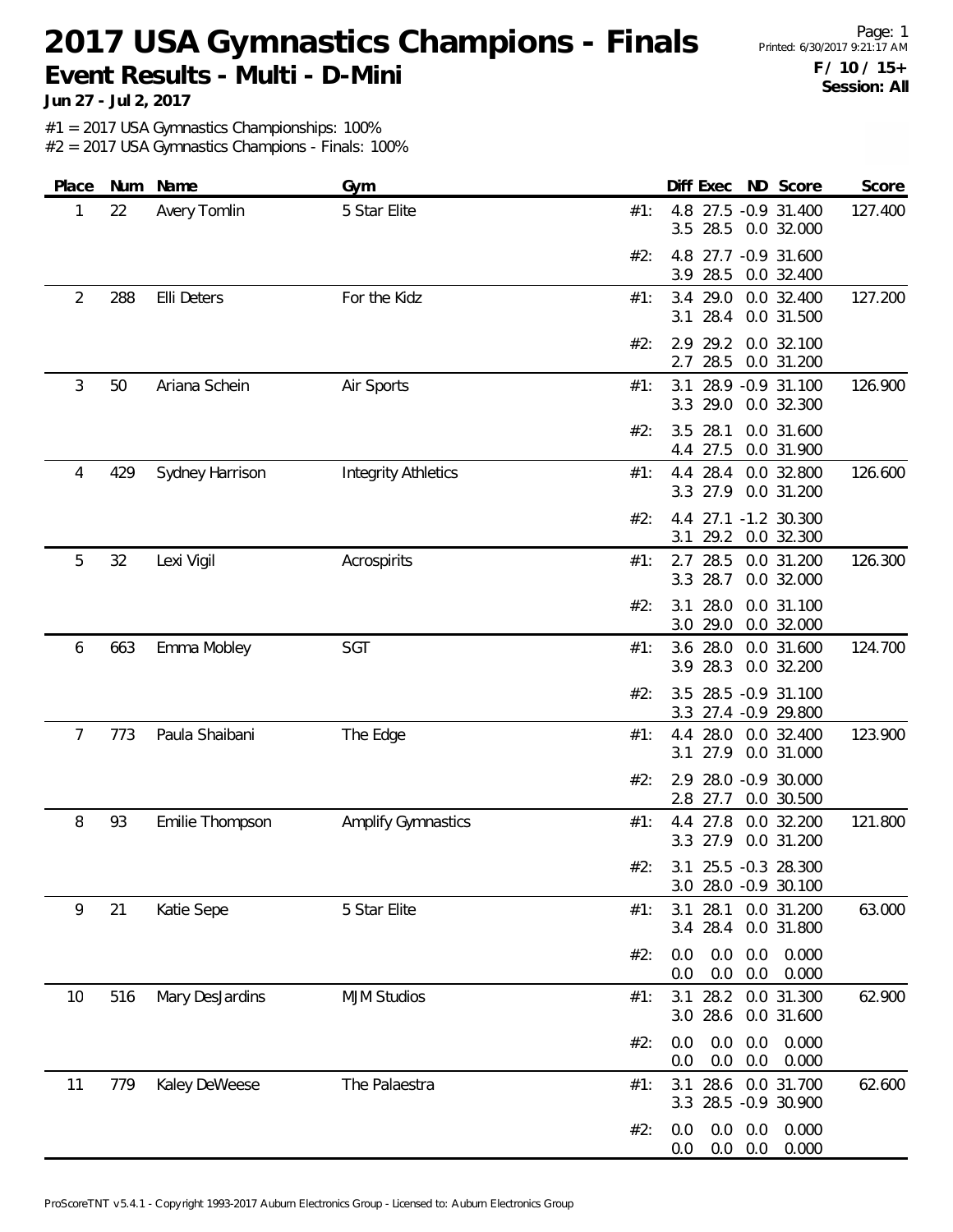### 2017 USA Gymnastics Champions - Finals Printed: 6/30/2017 9:21:17 AM **Event Results - Multi - D-Mini**

Page: 2 **F / 10 / 15+ Session: All**

**Jun 27 - Jul 2, 2017**

#1 = 2017 USA Gymnastics Championships: 100%

| Place      | Num | Name               | Gym                | Score<br>Diff Exec<br>ND Score                                         |
|------------|-----|--------------------|--------------------|------------------------------------------------------------------------|
| 12T        | 324 | Kimberly Tipton    | Gymagic            | 3.3<br>28.2<br>0.0 31.500<br>62.300<br>#1:<br>27.9 -1.5 30.800<br>4.4  |
|            |     |                    |                    | 0.0<br>0.0<br>0.000<br>#2:<br>0.0<br>$0.0\,$<br>0.0<br>0.000<br>0.0    |
| 12T        | 517 | Erin Dirr          | <b>MJM Studios</b> | 27.1 -1.5 30.000<br>#1:<br>62.300<br>4.4<br>4.4 27.9<br>0.0 32.300     |
|            |     |                    |                    | 0.0<br>0.0<br>0.000<br>#2:<br>0.0<br>0.0<br>0.0<br>0.000<br>0.0        |
| 14         | 660 | Caroline Hudson    | SGT                | 28.1<br>0.0 31.600<br>61.500<br>#1:<br>3.5<br>27.8 -1.2 29.900<br>3.3  |
|            |     |                    |                    | #2:<br>0.0<br>0.0<br>0.000<br>0.0<br>0.0<br>0.0<br>0.000<br>0.0        |
| 15         | 301 | Danielle Mahoney   | G-Force Gymnastics | $2.7$ 27.8<br>0.0 30.500<br>60.700<br>#1:<br>27.1<br>0.0 30.200<br>3.1 |
|            |     |                    |                    | 0.000<br>#2:<br>0.0<br>0.0<br>0.0<br>0.0<br>0.0<br>0.000<br>0.0        |
| 16         | 640 | Gabby Boydston     | Scamps Gymnastics  | 26.8 - 0.9 29.400<br>60.500<br>#1:<br>3.5<br>3.2 27.9<br>0.0 31.100    |
|            |     |                    |                    | #2:<br>0.0<br>0.0<br>0.000<br>0.0<br>0.0<br>0.0<br>0.0<br>0.000        |
| 17         | 359 | Alexandra Holmen   | Gypsy Flyers Eagan | 60.200<br>3.0 27.5<br>0.0 30.500<br>#1:<br>27.3 -0.3 29.700<br>2.7     |
|            |     |                    |                    | 0.0<br>#2:<br>0.0<br>0.0<br>0.000<br>0.0<br>0.0<br>0.0<br>0.000        |
| <b>18T</b> | 683 | Mandy Nagel        | So Cal TTC         | 60.100<br>2.7 27.7 -0.9 29.500<br>#1:<br>28.4 -0.9 30.600<br>3.1       |
|            |     |                    |                    | 0.000<br>#2:<br>0.0<br>0.0<br>0.0<br>0.0<br>0.0<br>0.000<br>0.0        |
| <b>18T</b> | 743 | Niah Johnson       | <b>TAG USA</b>     | 28.6<br>0.0 32.000<br>60.100<br>#1:<br>3.4<br>4.4 24.9 -1.2 28.100     |
|            |     |                    |                    | #2:<br>0.0 0.0 0.0 0.000<br>0.0<br>0.0<br>0.000<br>0.0                 |
| 20         | 358 | Paulina Holmberg   | Gypsy Flyers Eagan | 3.9 25.7 0.0 29.600<br>57.600<br>#1:<br>4.4 24.8 -1.2 28.000           |
|            |     |                    |                    | #2:<br>0.0<br>0.0<br>0.0<br>0.000<br>0.0<br>0.000<br>0.0<br>0.0        |
| 21         | 678 | Haylee Weiss       | Skywalkers         | 0.000<br>0.0<br>0.0<br>32.600<br>0.0<br>#1:<br>4.8 27.8<br>0.0 32.600  |
|            |     |                    |                    | 0.0<br>0.0<br>0.000<br>#2:<br>0.0<br>0.0<br>0.000<br>0.0<br>0.0        |
| 22         | 194 | <b>Emily White</b> | Edge Sports        | 27.6 0.0 30.700<br>30.700<br>#1:<br>3.1<br>0.0<br>0.0<br>0.000<br>0.0  |
|            |     |                    |                    | 0.000<br>0.0<br>0.0<br>#2:<br>0.0<br>0.000<br>0.0<br>0.0<br>0.0        |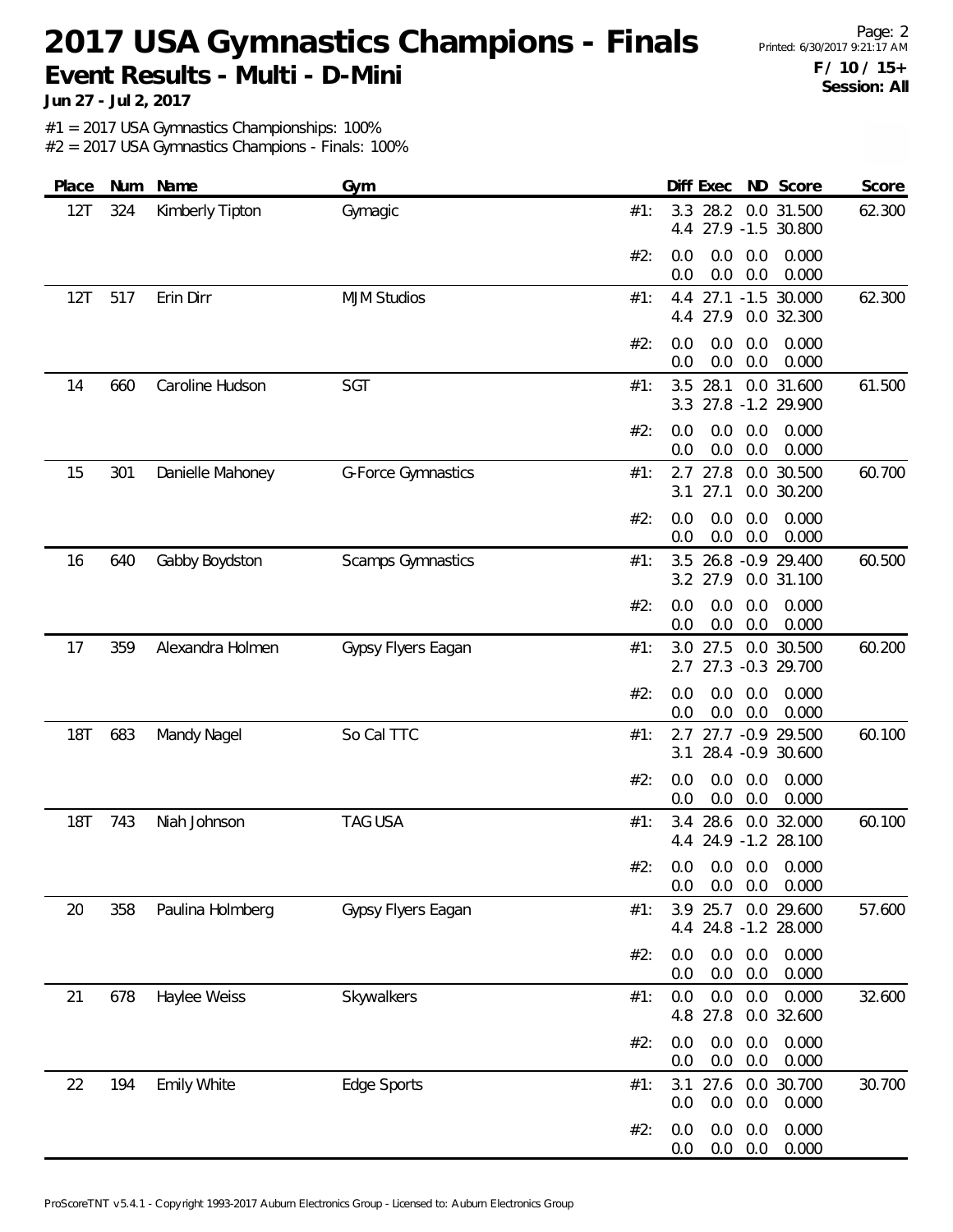#### 2017 USA Gymnastics Champions - Finals Printed: 6/30/2017 9:21:17 AM **Event Results - Multi - D-Mini**

Page: 3 **F / 10 / 15+ Session: All**

**Jun 27 - Jul 2, 2017**

#1 = 2017 USA Gymnastics Championships: 100%

| Place | Num Name       | Gvm               | Diff Exec ND Score                                                                                     |     |       | Score  |
|-------|----------------|-------------------|--------------------------------------------------------------------------------------------------------|-----|-------|--------|
| 23    | 553 Joy Miller | Northwest Aerials | $\#1$ : 0.0 0.0 0.0 0.000<br>3.6 27.5 -0.9 30.200<br>$\#2$ : 0.0 0.0 0.0 0.000<br>$0.0^{\circ}$<br>0.O | 0.0 | 0.000 | 30.200 |
|       |                |                   |                                                                                                        |     |       |        |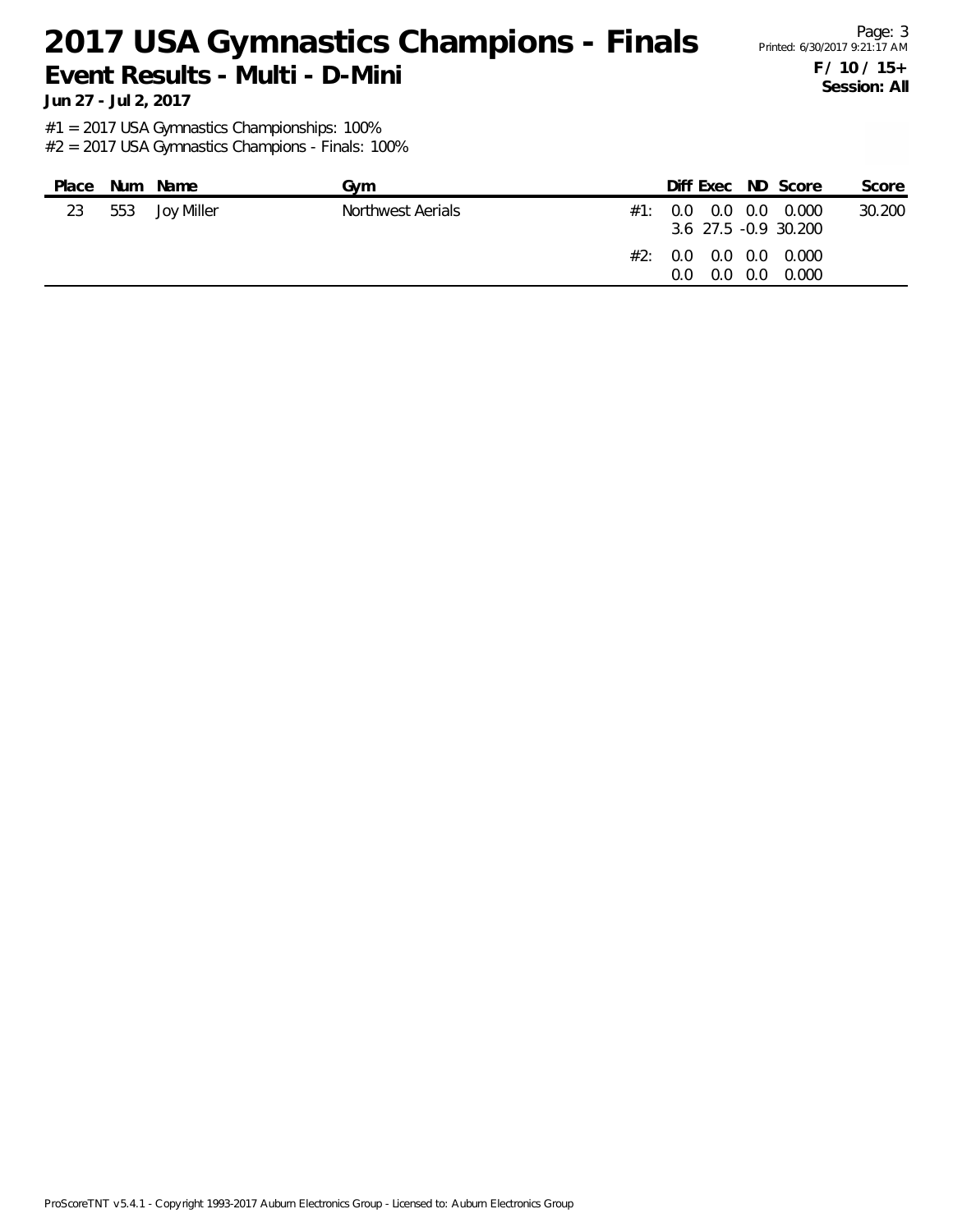### 2017 USA Gymnastics Champions - Finals Printed: 6/30/2017 9:24:39 AM **Event Results - Multi - D-Mini**

Page: 1 **M / 10 / 15+ Session: All**

**Jun 27 - Jul 2, 2017**

#1 = 2017 USA Gymnastics Championships: 100%

| Place | Num | Name                 | Gym                      | Diff Exec ND Score<br>Score                                              |
|-------|-----|----------------------|--------------------------|--------------------------------------------------------------------------|
| 1     | 749 | Smith Light          | <b>TCG</b>               | 4.8 28.9<br>0.0 33.700<br>131.600<br>#1:<br>4.8 29.0<br>0.0 33.800       |
|       |     |                      |                          | 4.5 28.5<br>0.0 33.000<br>#2:<br>27.1 -1.2 31.100<br>5.2                 |
| 2     | 350 | <b>Riley Jaspers</b> | Gypsy Flyers - MG        | 6.0 28.5 -0.3 34.200<br>130.900<br>#1:<br>5.2 28.5 -0.9 32.800           |
|       |     |                      |                          | 5.2 27.9<br>0.0 33.100<br>#2:<br>3.9 27.8 -0.9 30.800                    |
| 3     | 142 | Dylan Byrne          | <b>Dulles Gymnastics</b> | 130.300<br>5.2 28.0 0.0 33.200<br>#1:<br>5.2 27.7<br>0.0 32.900          |
|       |     |                      |                          | 28.7<br>0.0 32.600<br>#2:<br>3.9<br>3.5<br>28.1<br>0.0 31.600            |
| 4     | 66  | Elijah Vogel         | Airborne Colorado        | 5.2 27.9<br>0.0 33.100<br>129.300<br>#1:<br>4.4 28.4<br>0.0 32.800       |
|       |     |                      |                          | 4.8 27.6 -0.9 31.500<br>#2:<br>3.6 28.3<br>0.0 31.900                    |
| 5     | 802 | Dylan McGuire        | Trevinos                 | 28.6<br>4.4<br>0.0 33.000<br>129.200<br>#1:<br>28.1<br>0.0 32.500<br>4.4 |
|       |     |                      |                          | 28.6<br>0.0 32.300<br>#2:<br>3.7<br>3.6 27.8 0.0 31.400                  |
| 6     | 73  | Cameron Ingle        | All American             | 128.100<br>5.2 28.0 -0.9 32.300<br>#1:<br>4.8 28.6<br>0.0 33.400         |
|       |     |                      |                          | 4.8 28.1 -0.9 32.000<br>#2:<br>3.7 27.6 -0.9 30.400                      |
| 7     | 349 | Nicholas George      | Gypsy Flyers - MG        | 6.0 29.0 -0.9 34.100<br>123.800<br>#1:<br>5.6 29.1<br>0.0 34.700         |
|       |     |                      |                          | 2.4 19.9<br>0.0 22.300<br>#2:<br>28.8<br>0.0 32.700<br>3.9               |
| 8     | 684 | Joshua Rasoul        | So Cal TTC               | 5.2<br>29.0<br>0.0 34.200<br>100.000<br>#1:<br>5.2 29.1 -0.9 33.400      |
|       |     |                      |                          | #2: 4.8 28.5 -0.9 32.400<br>0.0<br>$0.0\quad 0.000$<br>0.0               |
| 9     | 892 | Devon Sipe           | <b>XAIR</b>              | 5.2 28.7 0.0 33.900<br>65.400<br>#1:<br>4.5 27.9 -0.9 31.500             |
|       |     |                      |                          | 0.0<br>#2:<br>0.0<br>0.0<br>0.000<br>0.0<br>0.0<br>0.0<br>0.000          |
| 10    | 522 | Brayden Spivey       | <b>MJM Studios</b>       | 4.4 28.3<br>0.0 32.700<br>65.200<br>#1:<br>4.4 28.1<br>0.0 32.500        |
|       |     |                      |                          | 0.0<br>0.0<br>0.0<br>0.000<br>#2:<br>0.0<br>0.0<br>0.000<br>0.0          |
| 11    | 171 | Derek Smegal         | Dynamite Gymnastics      | 65.000<br>4.8 27.4 -1.2 31.000<br>#1:<br>1.5 34.000<br>4.8 27.7          |
|       |     |                      |                          | 0.0<br>0.0<br>0.000<br>#2:<br>0.0<br>$0.0\quad 0.0$<br>0.000<br>0.0      |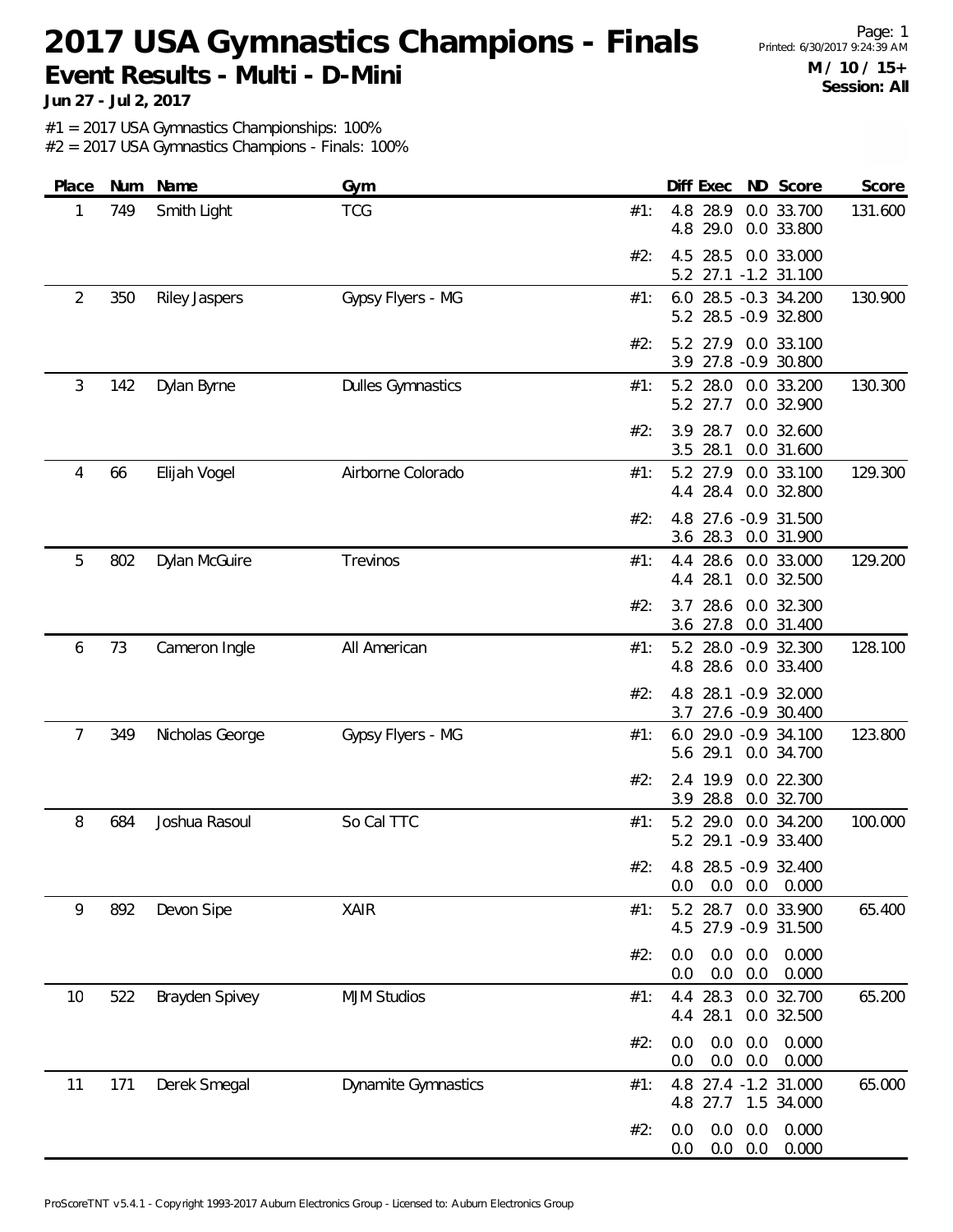# 2017 USA Gymnastics Champions - Finals Printed: 6/30/2017 9:24:39 AM **Event Results - Multi - D-Mini**

Page: 2 **M / 10 / 15+ Session: All**

**Jun 27 - Jul 2, 2017**

#1 = 2017 USA Gymnastics Championships: 100%

| Place      | Num | Name              | Gym                        | Diff Exec ND Score<br>Score                                             |
|------------|-----|-------------------|----------------------------|-------------------------------------------------------------------------|
| 12         | 143 | Keith Eldridge    | <b>Dulles Gymnastics</b>   | 5.2 27.5 -0.9 31.800<br>64.700<br>#1:<br>5.2 27.7<br>0.0 32.900         |
|            |     |                   |                            | 0.0<br>0.000<br>#2:<br>0.0<br>0.0<br>0.0<br>0.0<br>0.000<br>0.0         |
| 13T        | 363 | David Sulistyo    | Gypsy Flyers Eagan         | 27.9<br>0.0 32.300<br>64.600<br>#1:<br>4.4<br>28.2 -0.3 32.300<br>4.4   |
|            |     |                   |                            | #2:<br>0.0<br>0.0<br>0.0<br>0.000<br>0.0<br>0.0<br>0.000<br>0.0         |
| 13T        | 697 | Nick Francken     | Springtime T&T             | 5.6 27.7 -0.3 33.000<br>64.600<br>#1:<br>27.9 -1.5 31.600<br>5.2        |
|            |     |                   |                            | 0.0<br>0.0<br>#2:<br>0.0<br>0.000<br>0.0<br>0.0<br>0.0<br>0.000         |
| 15         | 23  | Jason Turkula     | 5 Star Elite               | 28.2<br>63.800<br>3.5<br>0.0 31.700<br>#1:<br>27.7<br>0.0 32.100<br>4.4 |
|            |     |                   |                            | 0.0<br>0.0<br>0.0<br>0.000<br>#2:<br>0.0<br>0.0<br>0.000<br>0.0         |
| 16         | 432 | Logan Neff        | <b>Integrity Athletics</b> | 27.1<br>0.0 31.500<br>4.4<br>63.600<br>#1:<br>4.8 27.6 -0.3 32.100      |
|            |     |                   |                            | #2:<br>0.000<br>0.0<br>0.0<br>0.0<br>0.0<br>0.0<br>0.0<br>0.000         |
| 17         | 705 | Spencer Woll      | Springtime T&T             | 28.2 - 0.9 32.100<br>63.300<br>4.8<br>#1:<br>28.0<br>3.2<br>0.0 31.200  |
|            |     |                   |                            | 0.0<br>0.0<br>0.0<br>0.000<br>#2:<br>0.0<br>0.0<br>0.000<br>0.0         |
| <b>18T</b> | 260 | Christopher Lucio | Flip Force                 | 63.000<br>4.8<br>28.4 -1.5 31.700<br>#1:<br>27.7 -1.2 31.300<br>4.8     |
|            |     |                   |                            | 0.0<br>0.0<br>0.0<br>0.000<br>#2:<br>0.0<br>0.0<br>0.000<br>0.0         |
| <b>18T</b> | 268 | Luis Lopez        | Flip Over Gymnastics       | 28.8<br>0.0 31.900<br>63.000<br>#1:<br>3.1<br>2.9 29.1 -0.9 31.100      |
|            |     |                   |                            | #2: 0.0 0.0 0.0 0.000<br>$0.0$ $0.0$ $0.000$<br>$0.0\,$                 |
| 20         | 807 | Mason Ogan        | Tumbleweeds                | 4.8 27.4 -0.3 31.900<br>62.700<br>#1:<br>4.8 27.5 -1.5 30.800           |
|            |     |                   |                            | #2:<br>$0.0\quad 0.0$<br>0.000<br>0.0<br>$0.0\quad 0.0$<br>0.000<br>0.0 |
| 21T        | 61  | Tenma Ide         | Airborne Colorado          | 4.8 27.6 -1.5 30.900<br>62.500<br>#1:<br>4.8 27.7 -0.9 31.600           |
|            |     |                   |                            | #2:<br>$0.0\quad 0.0$<br>0.000<br>0.0<br>$0.0\quad 0.0$<br>0.000<br>0.0 |
| 21T        | 839 | Michael Dees      | W TX TNT EXPLOSION         | 62.500<br>3.1 28.4 0.0 31.500<br>#1:<br>3.7 28.2 -0.9 31.000            |
|            |     |                   |                            | $0.0\quad 0.0$<br>0.000<br>#2:<br>0.0<br>$0.0\quad 0.0$<br>0.000<br>0.0 |